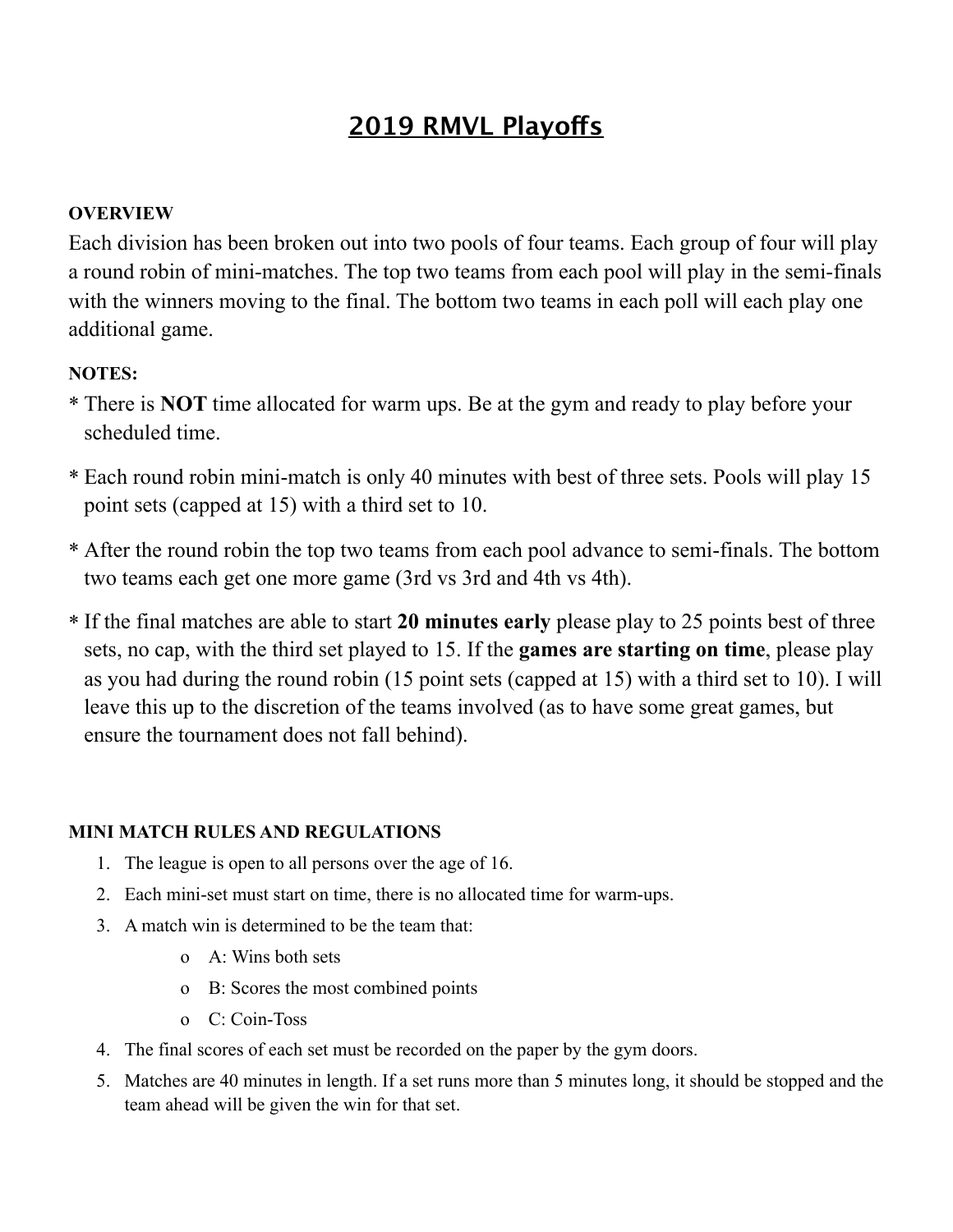- 6. Each team must have three members of each gender on the court for all sets. A team may place three members of one gender, and two of the other gender on the court in order to play a match. If a player is injured during play that day, the team may continue without the injured player without any default consequences.
- 7. A regular, consistent system player of player rotation may be used during sets rather than the VC/ SVA rules for player rotation.
- 8. Teams will be responsible for supplying their own volleyballs.
- 9. Teams must be warmed up and ready to play at the indicated start times.
- 10. Players may only register with one team in this league.
- 11. To avoid accidents on the court, players may not enter an adjacent court to play a ball when a match is being played on the adjacent court.
- 12. If a ball from another court enters your court, play will be stopped, and the point will be replayed.
- 13. Players are allowed to set the ball on serve receive.
- 14. This league plays on the honour system, and as such requires each player to call his or her own infractions.
- 15. SVA co-ed volleyball rules will be in effect, unless otherwise noted.
- 16. Due to insurance regulations, players **are not** allowed to wear hats.
- 17. Penalty assessed to a team for being late:
	- o 10 Minutes Late 1 Set
	- o 15 Minutes Late The Match
- Only Players on your roster can play in sets/playoffs.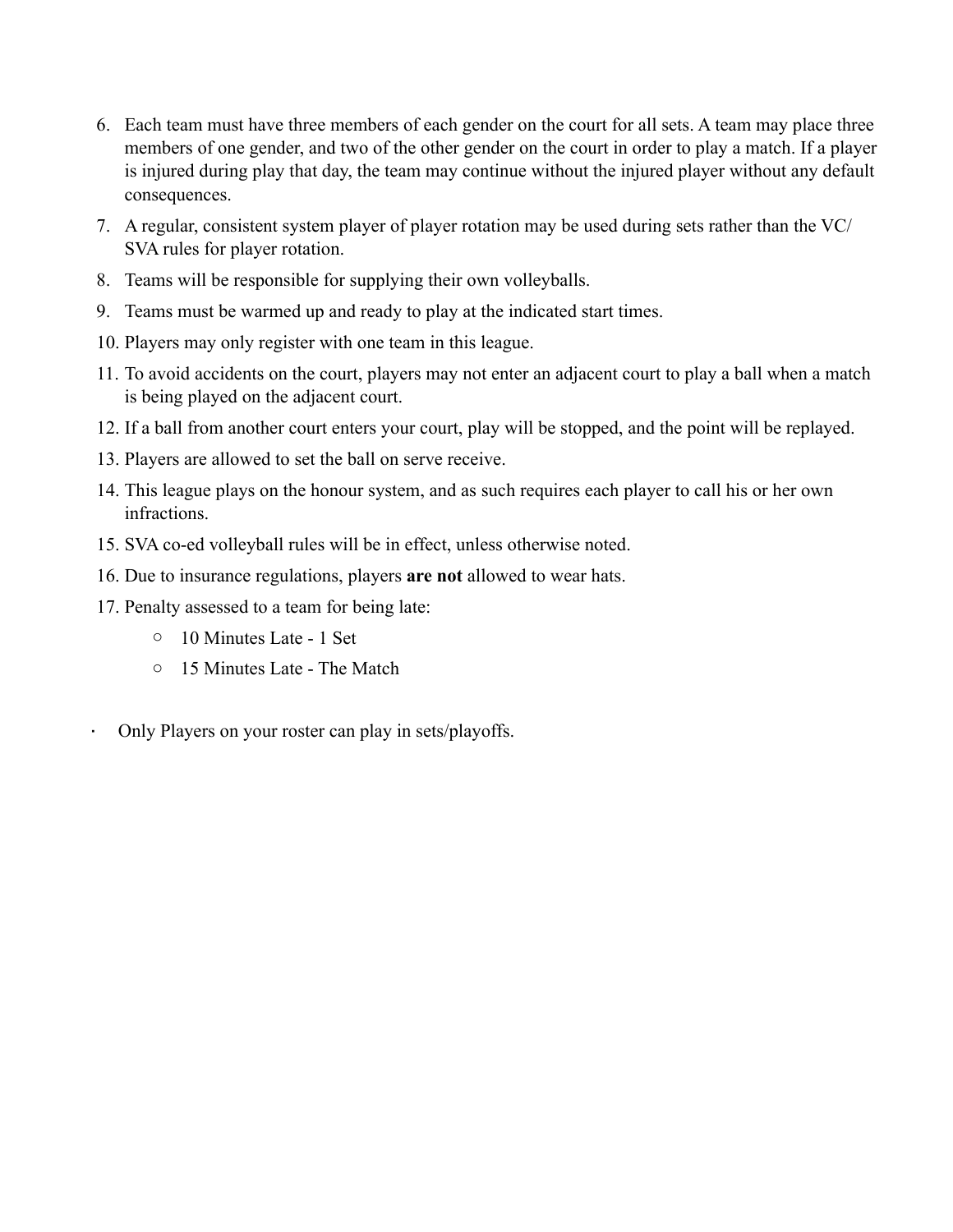|             | D1             | D2             |
|-------------|----------------|----------------|
| Score Set 1 |                |                |
| Score Set 2 |                |                |
| Score Set 3 |                |                |
|             | D <sub>3</sub> | D <sub>4</sub> |
| Score Set 1 |                |                |
| Score Set 2 |                |                |
| Score Set 3 |                |                |
|             | D <sub>1</sub> | D3             |
| Score Set 1 |                |                |
| Score Set 2 |                |                |
| Score Set 3 |                |                |
|             | D2             | D <sub>4</sub> |
| Score Set 1 |                |                |
| Score Set 2 |                |                |
| Score Set 3 |                |                |
|             | D <sub>1</sub> | D <sub>4</sub> |
| Score Set 1 |                |                |
| Score Set 2 |                |                |
| Score Set 3 |                |                |
|             | D2             | D <sub>3</sub> |
| Score Set 1 |                |                |
| Score Set 2 |                |                |
| Score Set 3 |                |                |

### **Group D**

- \* Best of three sets,
- \* 15 point sets capped at 15
- \* Third set (if needed) is to 10 points (capped at 10)
- \* Record scores for each set on this sheet (in case they are needed for a three way tie)

|                     | Wins | Losses | <b>Place</b> |
|---------------------|------|--------|--------------|
| <b>Team D1</b>      |      |        |              |
| Team D <sub>2</sub> |      |        |              |
| Team D <sub>3</sub> |      |        |              |
| Team D4             |      |        |              |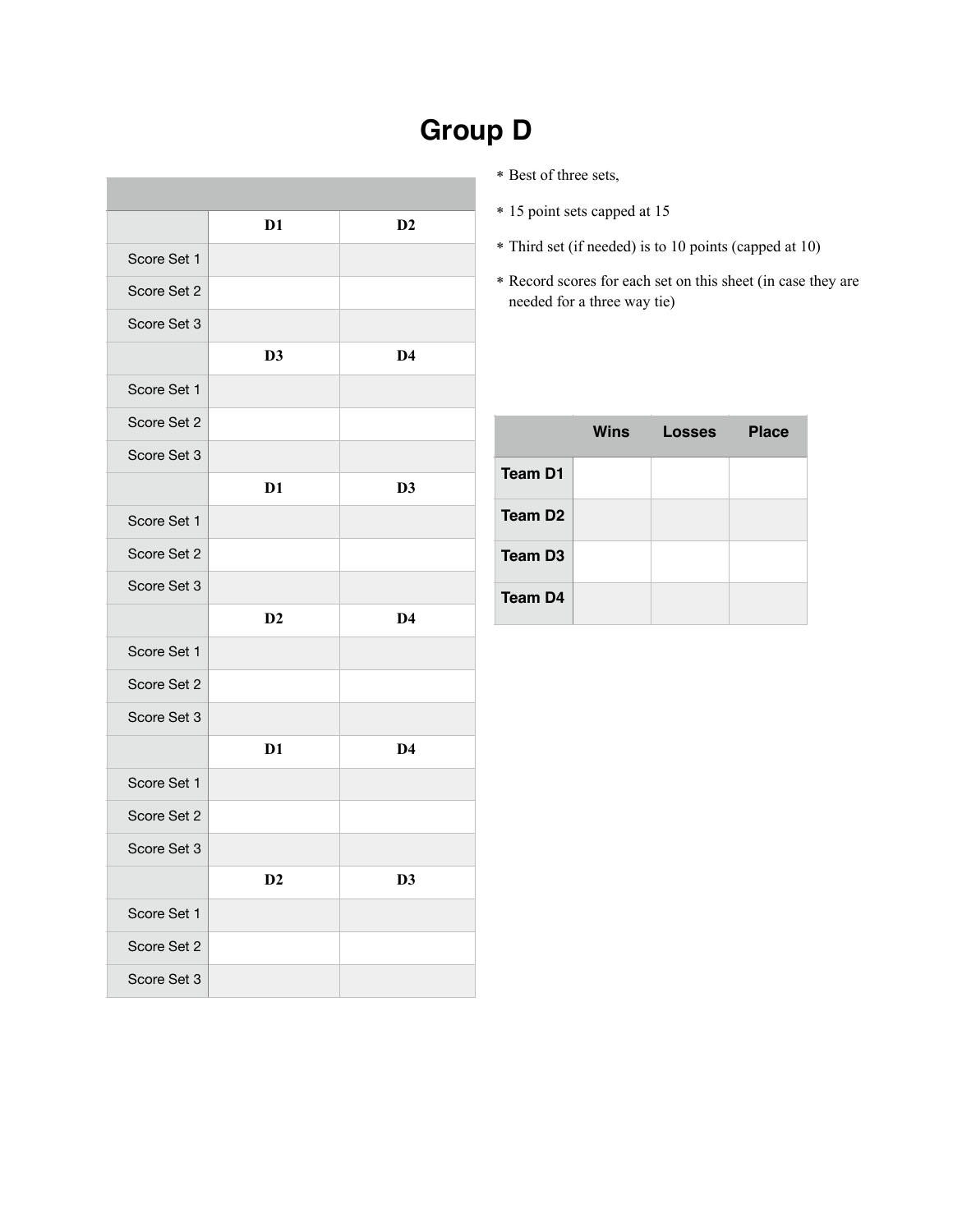|             |                |                | <b>Group E</b>                                                                             |             |               |              |  |
|-------------|----------------|----------------|--------------------------------------------------------------------------------------------|-------------|---------------|--------------|--|
|             | E1             | E2             | *Best of three sets,                                                                       |             |               |              |  |
| Score Set 1 |                |                | *15 point sets capped at 15                                                                |             |               |              |  |
| Score Set 2 |                |                |                                                                                            |             |               |              |  |
| Score Set 3 |                |                | *Third set (if needed) is to 10 points (capped at 10)                                      |             |               |              |  |
|             | E <sub>3</sub> | E4             | *Record scores for each set on this sheet (in case they are<br>needed for a three way tie) |             |               |              |  |
| Score Set 1 |                |                |                                                                                            |             |               |              |  |
| Score Set 2 |                |                |                                                                                            |             |               |              |  |
| Score Set 3 |                |                |                                                                                            |             |               |              |  |
|             | E1             | E <sub>3</sub> |                                                                                            |             |               |              |  |
| Score Set 1 |                |                |                                                                                            |             |               |              |  |
| Score Set 2 |                |                |                                                                                            |             |               |              |  |
| Score Set 3 |                |                |                                                                                            | <b>Wins</b> | <b>Losses</b> | <b>Place</b> |  |
|             | E2             | E4             |                                                                                            |             |               |              |  |
| Score Set 1 |                |                | <b>Team E1</b>                                                                             |             |               |              |  |
| Score Set 2 |                |                | Team E <sub>2</sub>                                                                        |             |               |              |  |
| Score Set 3 |                |                | <b>Team E3</b>                                                                             |             |               |              |  |
|             | E1             | E4             |                                                                                            |             |               |              |  |
| Score Set 1 |                |                | Team E4                                                                                    |             |               |              |  |
| Score Set 2 |                |                |                                                                                            |             |               |              |  |
| Score Set 3 |                |                |                                                                                            |             |               |              |  |
|             | E2             | E3             |                                                                                            |             |               |              |  |
| Score Set 1 |                |                |                                                                                            |             |               |              |  |
| Score Set 2 |                |                |                                                                                            |             |               |              |  |
| Score Set 3 |                |                |                                                                                            |             |               |              |  |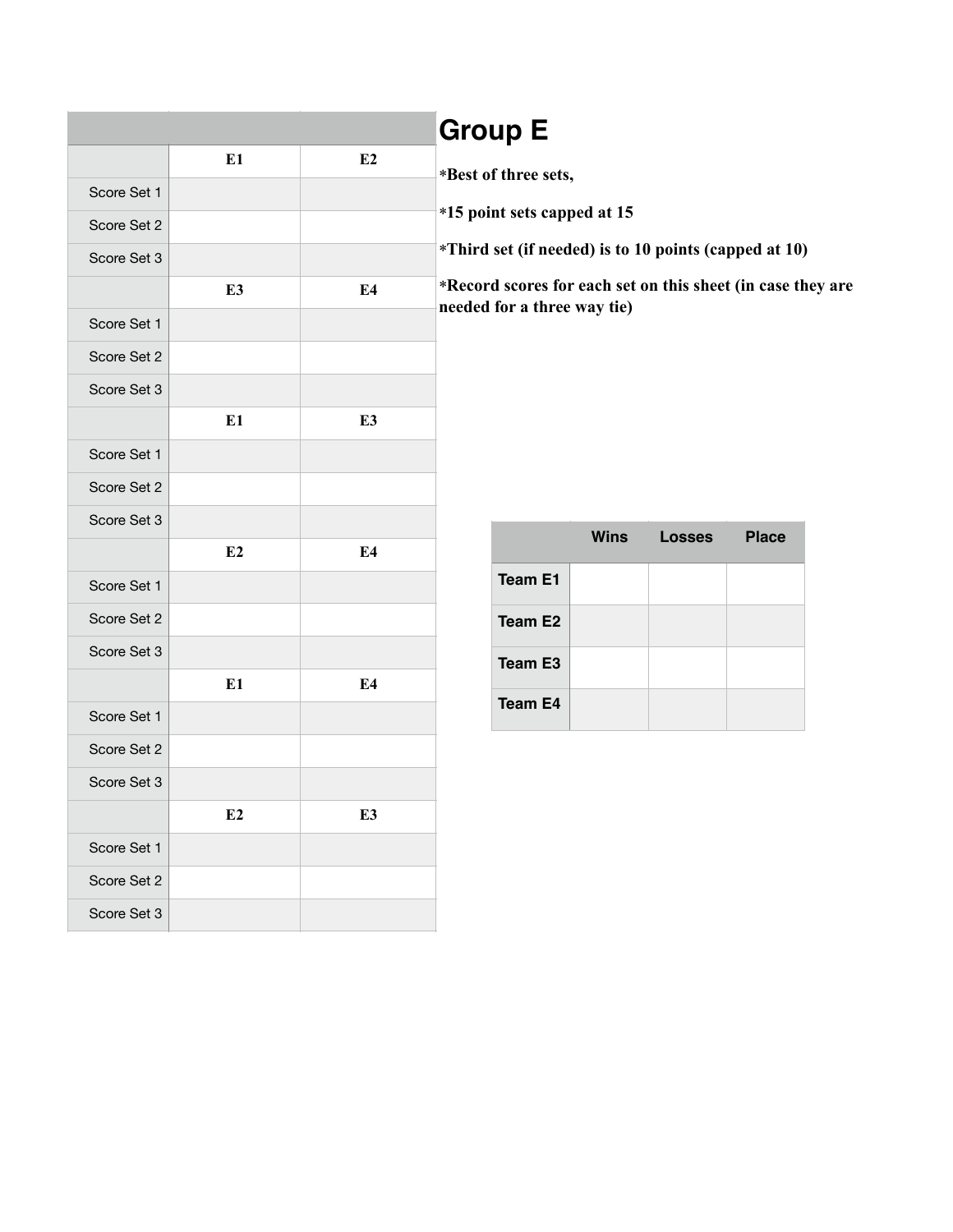|             |    |    | <b>Group F</b>              |             |                                                             |              |  |
|-------------|----|----|-----------------------------|-------------|-------------------------------------------------------------|--------------|--|
|             |    |    | *Best of three sets,        |             |                                                             |              |  |
|             |    |    | *15 point sets capped at 15 |             |                                                             |              |  |
|             |    |    |                             |             | *Third set (if needed) is to 10 points (capped at 10)       |              |  |
|             | F3 | F4 |                             |             | *Record scores for each set on this sheet (in case they are |              |  |
| Score Set 1 |    |    | needed for a three way tie) |             |                                                             |              |  |
| Score Set 2 |    |    |                             |             |                                                             |              |  |
| Score Set 3 |    |    |                             |             |                                                             |              |  |
|             | F1 | F3 |                             |             |                                                             |              |  |
| Score Set 1 |    |    |                             |             |                                                             |              |  |
| Score Set 2 |    |    |                             |             |                                                             |              |  |
| Score Set 3 |    |    |                             | <b>Wins</b> | <b>Losses</b>                                               | <b>Place</b> |  |
|             |    |    | <b>Team F1</b>              |             |                                                             |              |  |
|             |    |    |                             |             |                                                             |              |  |
|             |    |    | <b>Team F3</b>              |             |                                                             |              |  |
|             |    |    |                             |             |                                                             |              |  |
|             | F1 | F4 | Team F4                     |             |                                                             |              |  |
| Score Set 1 |    |    |                             |             |                                                             |              |  |
| Score Set 2 |    |    |                             |             |                                                             |              |  |
| Score Set 3 |    |    |                             |             |                                                             |              |  |
|             |    |    |                             |             |                                                             |              |  |
|             |    |    |                             |             |                                                             |              |  |
|             |    |    |                             |             |                                                             |              |  |
|             |    |    |                             |             |                                                             |              |  |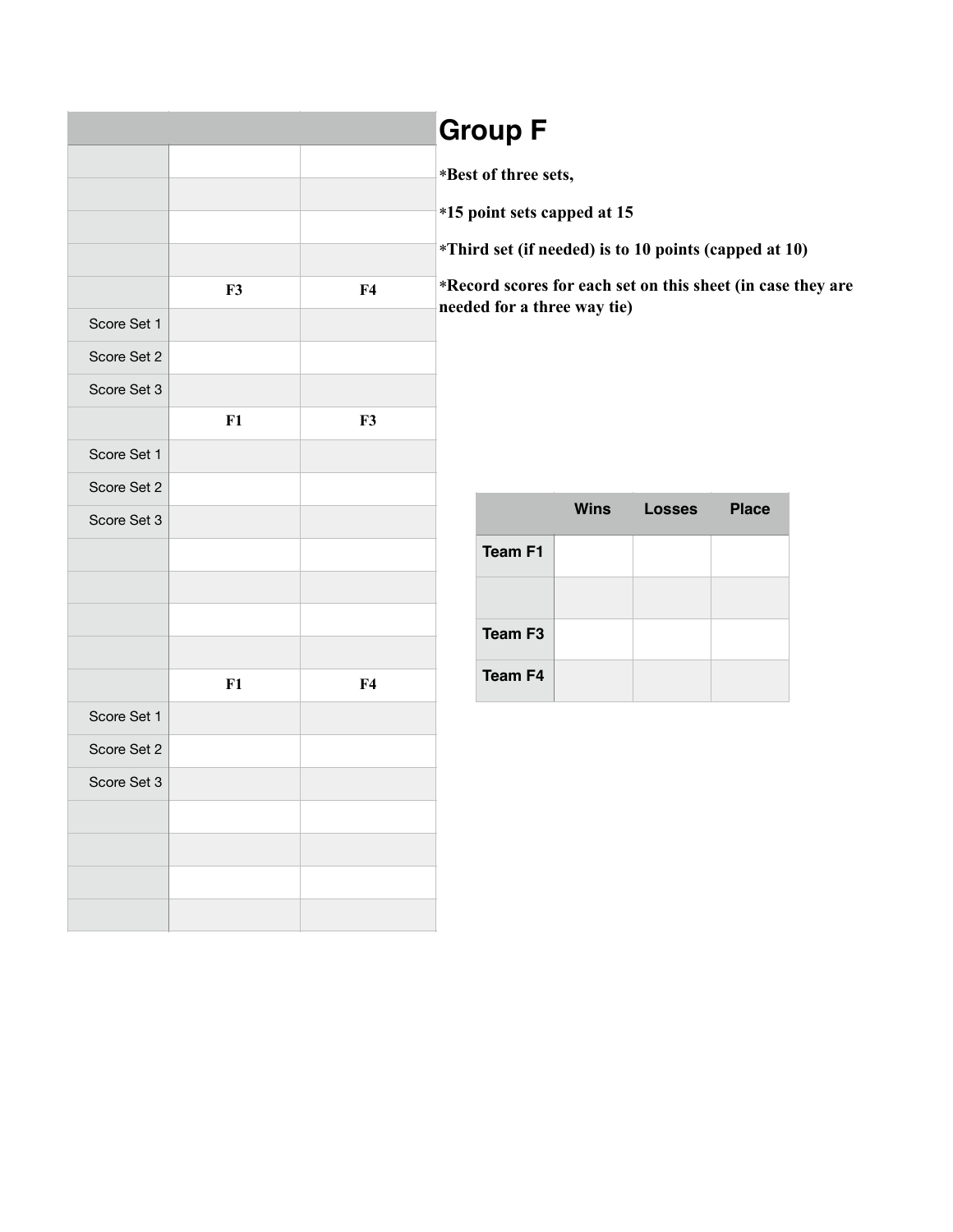| <b>Group G</b>                       |                |                |             |
|--------------------------------------|----------------|----------------|-------------|
| *Best of three se                    | G <sub>2</sub> | G1             |             |
| *15 point sets ca                    |                |                | Score Set 1 |
|                                      |                |                | Score Set 2 |
| *Third set (if ne                    |                |                | Score Set 3 |
| *Record scores i<br>needed for a thr | G <sub>4</sub> | G3             |             |
|                                      |                |                | Score Set 1 |
|                                      |                |                | Score Set 2 |
|                                      |                |                | Score Set 3 |
|                                      | G3             | G1             |             |
|                                      |                |                | Score Set 1 |
|                                      |                |                | Score Set 2 |
|                                      |                |                | Score Set 3 |
|                                      | G <sub>4</sub> | G <sub>2</sub> |             |
| Team G                               |                |                | Score Set 1 |
| Team G                               |                |                | Score Set 2 |
| Team G                               |                |                | Score Set 3 |
|                                      | G <sub>4</sub> | G1             |             |
| Team G                               |                |                | Score Set 1 |
|                                      |                |                | Score Set 2 |
|                                      |                |                | Score Set 3 |
|                                      | G <sub>3</sub> | G <sub>2</sub> |             |
|                                      |                |                | Score Set 1 |
|                                      |                |                | Score Set 2 |
|                                      |                |                | Score Set 3 |

| *Best of three sets,                                                                       |
|--------------------------------------------------------------------------------------------|
| *15 point sets capped at 15                                                                |
| *Third set (if needed) is to 10 points (capped at 10)                                      |
| *Record scores for each set on this sheet (in case they are<br>needed for a three way tie) |

|                     | <b>Wins</b> | Losses | <b>Place</b> |
|---------------------|-------------|--------|--------------|
| <b>Team G1</b>      |             |        |              |
| Team G <sub>2</sub> |             |        |              |
| Team G <sub>3</sub> |             |        |              |
| <b>Team G4</b>      |             |        |              |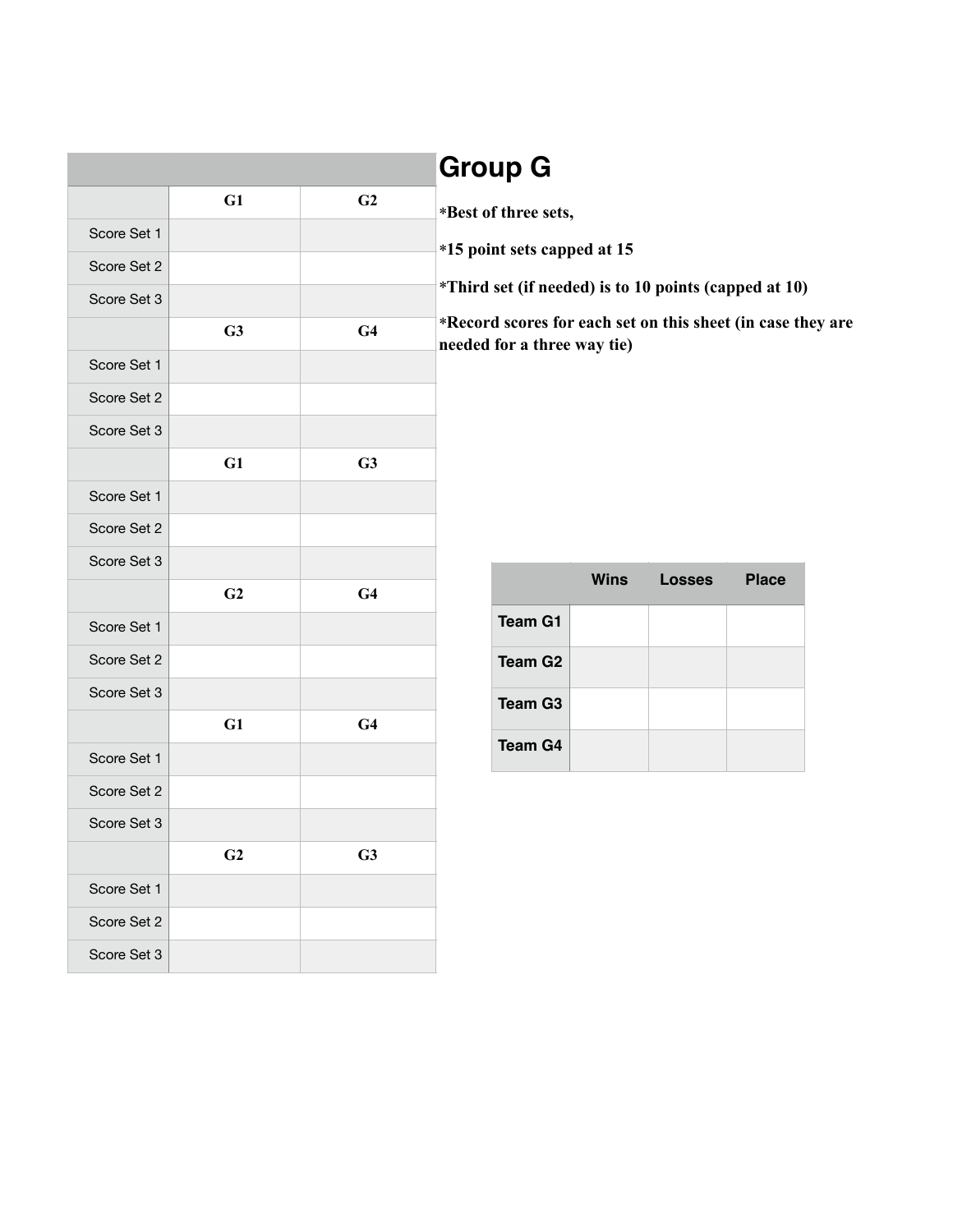|             |    |                | <b>Group H</b>                                              |             |               |              |  |
|-------------|----|----------------|-------------------------------------------------------------|-------------|---------------|--------------|--|
|             | H1 | H2             | *Best of three sets,                                        |             |               |              |  |
| Score Set 1 |    |                |                                                             |             |               |              |  |
| Score Set 2 |    |                | *15 point sets capped at 15                                 |             |               |              |  |
| Score Set 3 |    |                | *Third set (if needed) is to 10 points (capped at 10)       |             |               |              |  |
|             | H3 | H <sub>4</sub> | *Record scores for each set on this sheet (in case they are |             |               |              |  |
| Score Set 1 |    |                | needed for a three way tie)                                 |             |               |              |  |
| Score Set 2 |    |                |                                                             |             |               |              |  |
| Score Set 3 |    |                |                                                             |             |               |              |  |
|             | H1 | H3             |                                                             |             |               |              |  |
| Score Set 1 |    |                |                                                             |             |               |              |  |
| Score Set 2 |    |                |                                                             |             |               |              |  |
| Score Set 3 |    |                |                                                             | <b>Wins</b> | <b>Losses</b> | <b>Place</b> |  |
|             | H2 | H <sub>4</sub> |                                                             |             |               |              |  |
| Score Set 1 |    |                | <b>Team H1</b>                                              |             |               |              |  |
| Score Set 2 |    |                | Team H <sub>2</sub>                                         |             |               |              |  |
| Score Set 3 |    |                | <b>Team H3</b>                                              |             |               |              |  |
|             | H1 | H <sub>4</sub> |                                                             |             |               |              |  |
| Score Set 1 |    |                | Team H4                                                     |             |               |              |  |
| Score Set 2 |    |                |                                                             |             |               |              |  |
| Score Set 3 |    |                |                                                             |             |               |              |  |
|             | H2 | H3             |                                                             |             |               |              |  |
| Score Set 1 |    |                |                                                             |             |               |              |  |
| Score Set 2 |    |                |                                                             |             |               |              |  |
| Score Set 3 |    |                |                                                             |             |               |              |  |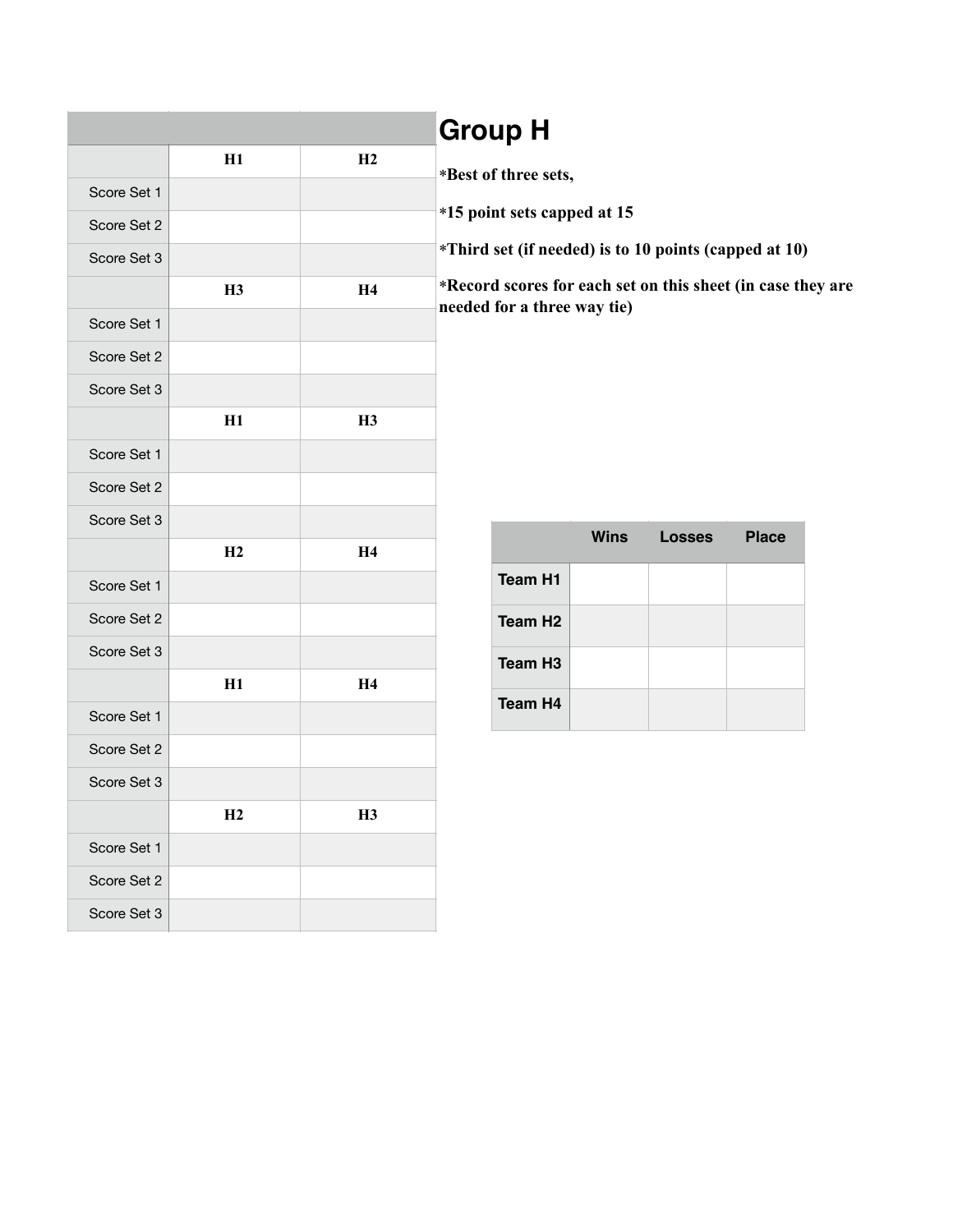|             |    |                | <b>Group J</b>                                             |
|-------------|----|----------------|------------------------------------------------------------|
|             | J1 | J2             | *Best of three sets,                                       |
| Score Set 1 |    |                |                                                            |
| Score Set 2 |    |                | *15 point sets capped at 15                                |
| Score Set 3 |    |                | *Third set (if needed) is to                               |
|             | J3 | J <sub>4</sub> | *Record scores for each set<br>needed for a three way tie) |
| Score Set 1 |    |                |                                                            |
| Score Set 2 |    |                |                                                            |
| Score Set 3 |    |                |                                                            |
|             | J1 | $\bf J3$       |                                                            |
| Score Set 1 |    |                |                                                            |
| Score Set 2 |    |                |                                                            |
| Score Set 3 |    |                |                                                            |
|             | J2 | J <sub>4</sub> | Wins                                                       |
| Score Set 1 |    |                | Team J1                                                    |
| Score Set 2 |    |                | Team J <sub>2</sub>                                        |
| Score Set 3 |    |                | Team J3                                                    |
|             | J1 | J <sub>4</sub> |                                                            |
| Score Set 1 |    |                | Team J4                                                    |
| Score Set 2 |    |                |                                                            |
| Score Set 3 |    |                |                                                            |
|             | J2 | J3             |                                                            |
| Score Set 1 |    |                |                                                            |
| Score Set 2 |    |                |                                                            |
| Score Set 3 |    |                |                                                            |

| <b>UIVUN U</b>                                              |
|-------------------------------------------------------------|
| *Best of three sets,                                        |
| *15 point sets capped at 15                                 |
| *Third set (if needed) is to 10 points (capped at 10)       |
| *Record scores for each set on this sheet (in case they are |

|                     | <b>Wins</b> | <b>Losses</b> | <b>Place</b> |
|---------------------|-------------|---------------|--------------|
| Team J1             |             |               |              |
| Team J <sub>2</sub> |             |               |              |
| Team J <sub>3</sub> |             |               |              |
| Team J4             |             |               |              |

### **Group J**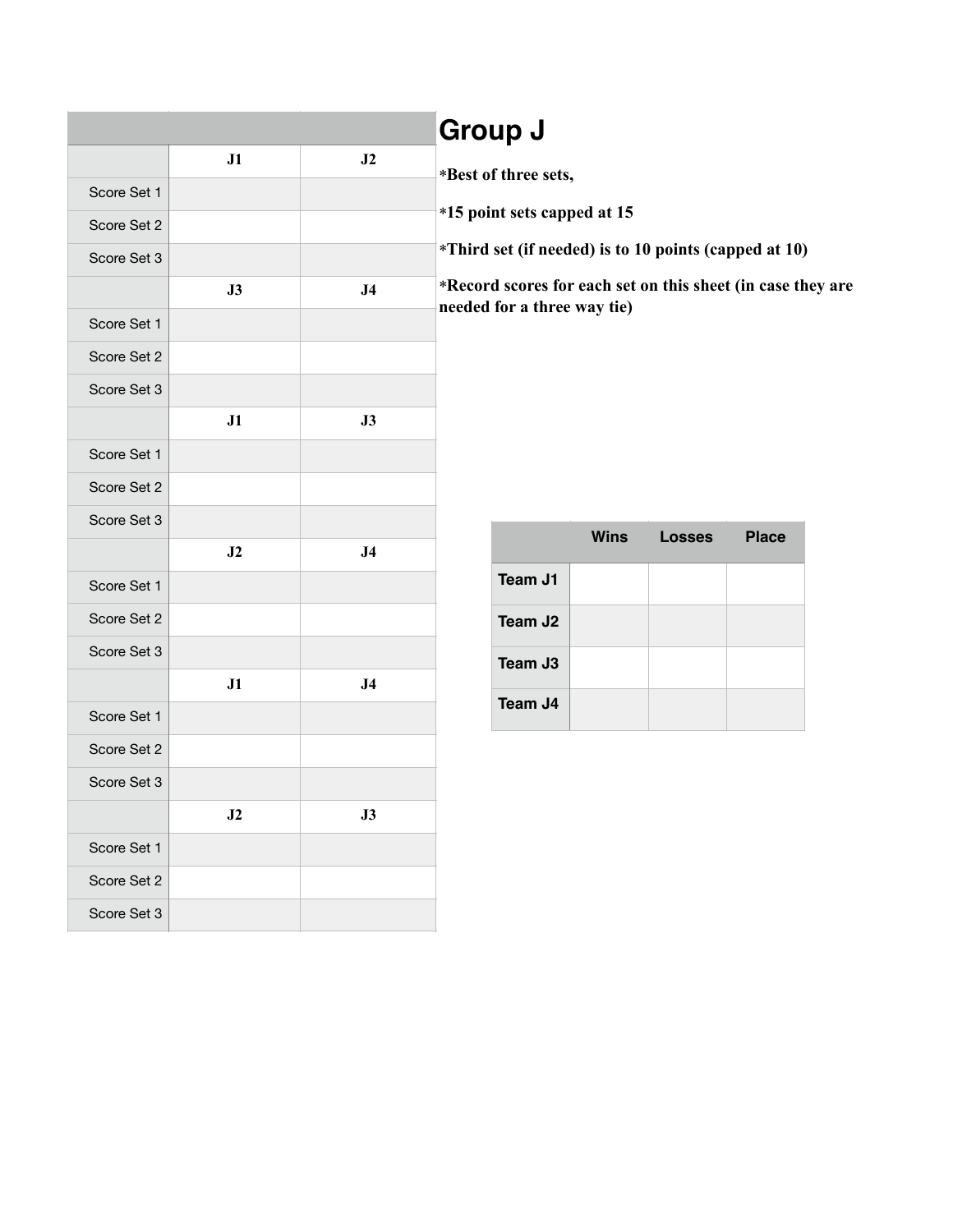# **A Division (12AM - 4PM)**

**D Pool** 

- **D1 Scruffy McDuster**
- **D2 One Second Hang Time**
- **D3 Balls N Stuff**
- **D4 Malibu Lands**

#### **E Pool**

- **E1 El Dente**
- **E2 Team Awesome**
- **E3 #OOTS**
- **E4 New Kids on the Block**

| Gym <sub>3</sub> | West                            | <b>Center</b>                   | <b>East</b>     |
|------------------|---------------------------------|---------------------------------|-----------------|
| 12:00 PM         | $D1 - D2$                       | $D3 - D4$                       | $E1 - E2$       |
| 12:40 PM         | $D1 - D3$                       | $D2 - D4$                       | $E3 - E4$       |
| 1:20 PM          | $D2 - D3$                       | $E1 - E4$                       | $E2 - E3$       |
| 2:00 PM          | $D1 - D4$                       | $E2 - E4$                       | $E1 - E3$       |
|                  | Round                           | Robin                           | Completed       |
| 2:40 PM          | $D$ 1st - E 2nd<br>(Semi Final) | $E$ 1st - D 2nd<br>(Semi Final) | $D$ 4th - E 4th |
| $3:20$ PM        | 1st Place Game (Final)          | 3rd Place Game                  | D 3rd - E 3rd   |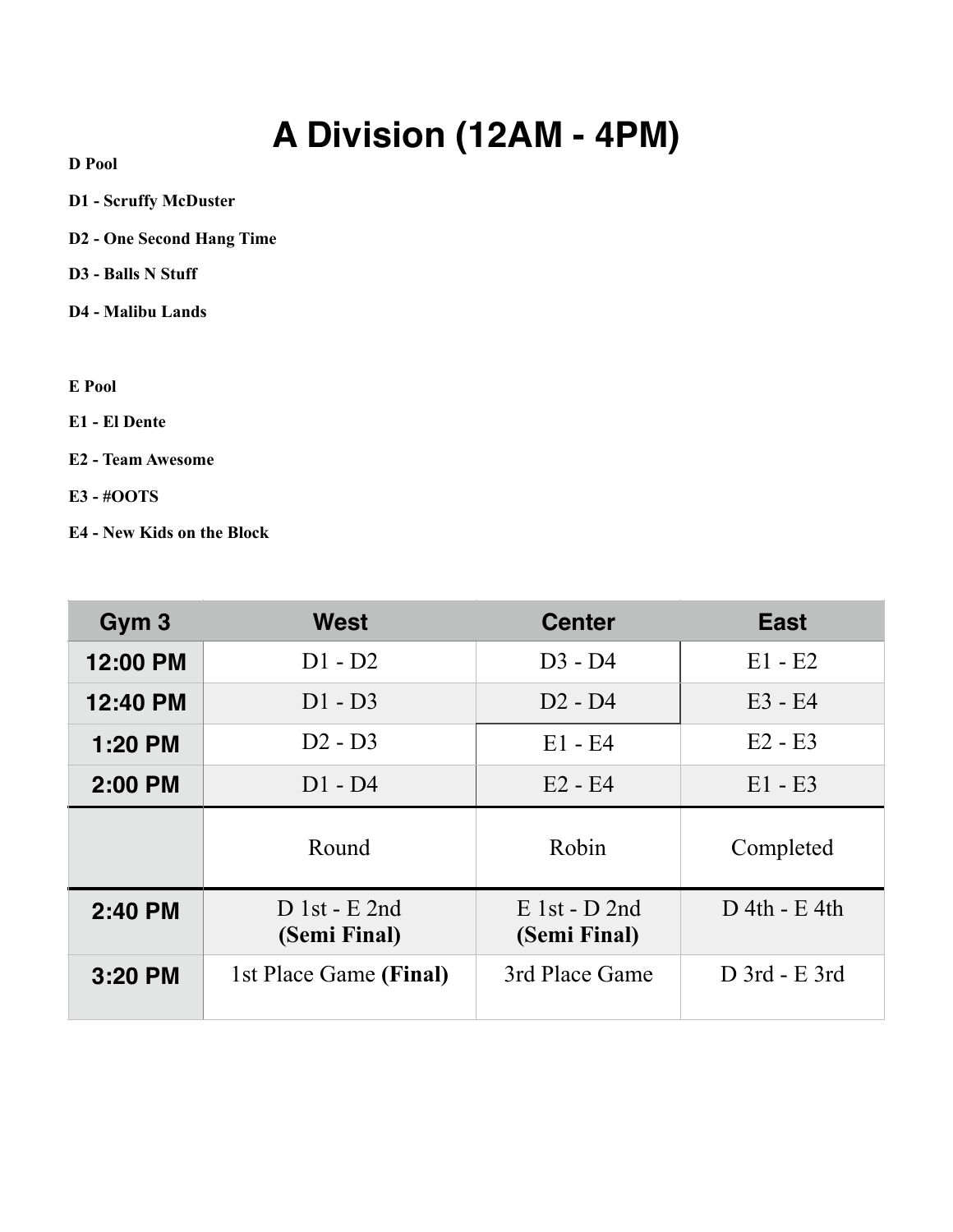# **B Division (8AM - 12PM)**

**F Pool** 

#### **F1 - Spiking Vikings**

**F2 - Set To Kill**

- **F3 Dig That**
- **F4 Fanatics**
- **G Pool**
- **G1 Smashing Pumpkins**
- **G2 Hairy Banjo's**
- **G3 Setsy and I Know It**
- **G4 Hell-A-Potential**

| Gym <sub>3</sub> | West                            | <b>Center</b>                   | <b>East</b>     |
|------------------|---------------------------------|---------------------------------|-----------------|
| 8:00 AM          | $G3 - G4$                       | $F3 - F4$                       | $G1 - G2$       |
| 8:40 AM          | $F1 - F3$                       | $G1 - G4$                       | $G2 - G3$       |
| $9:20$ AM        | $F1 - F4$                       | $G2 - G4$                       | $G1 - G3$       |
|                  | Round                           | Robin                           | Completed       |
| 10:00 AM         | $F 1st - G 2nd$<br>(Semi Final) | $G$ 1st - F 2nd<br>(Semi Final) | $F$ 3rd - G 3rd |
| 11:00 AM         | 1st Place Game (Final)          | 3rd Place Game                  |                 |